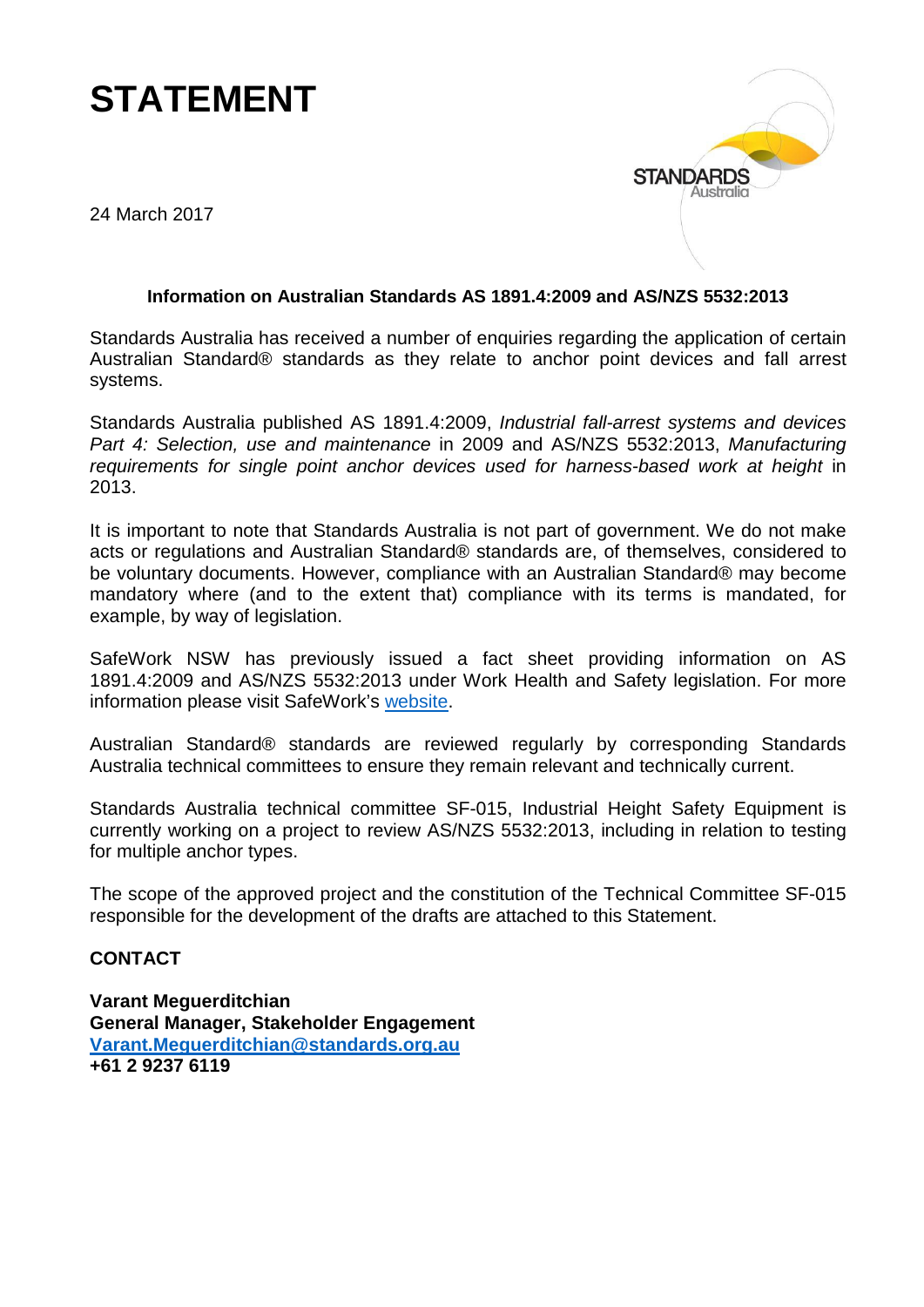## **Attachment 1: Scope of project to revise AS 5532-2013 and technical committee**

The scope of the project for revision of AS/NZS 5532:2013 as submitted to Standard Australia in a proposal in 2016 and approved for development is included below:

*Revision of AS/NZS 5532.2013 – Manufacturing requirements for single-point anchor*  device for harness-based work at height to reflect the current philosophy of testing of *anchors. The areas identified for amendment are specifically:*

*TEST BED: SECTION AS/NZS 5532 6 TESTING 6.1 General - The test bed description and orientation needs to be amended to better represent both the Anchor manufacturer's and structural material manufacturer's specifications, plus to ensure bed is suitable to test all configurations of anchor.*

*TEST BED: SECTION AS/NZS 5532 6 TESTING 6.1 General - Revise and altered/deleted as its unclear how an anchor is depended or not dependent on the performance of the substrate. - Update clause to reflect the testing requirements for each anchor type.*

*TEST BED: SECTION AS/NZS 5532 6 TESTING 6.1 General - Revision is needed so ALL anchors are testing in a logical and fair way, whether reliant on substrate or not - Update clause to reflect the testing requirements for each anchor type, the test bed description needs to be altered to represent both the Anchor manufacturer's and structural material manufacturer's specifications and ensure compatibility with all known anchor types and configurations.*

*TEST BED: SECTION AS/NZS 5532 6 TESTING 6.2.3 Dynamic testing apparatus - Revised to be a prescriptive test or preference based test not both. - Revise test configuration to clarify what specific testing is required for specific types of anchor, to remove the current confusion where the anchor manufacturer specifies whether a roof sample test is required or not.*

*TEST BED: 6.2.3 Dynamic testing apparatus . - Revised to give guidance on what and how "other" anchors are test. TEST BED: 6.3.1.3 Testing of top fix anchors - Revise to clarify the requirements of a/ the purlin and roof sheeting manufacturers and b/ the anchor manufacturer.*

*TEST BED: FIGURE 10 TOP FIXED ANCHOR TEST BED - Revised to accurately represent a sheeting/purlin manufacturers recommendations for their building materials. - Revised to give guidance on the required pitch for the test roof, when required. - Revised to consider the use of pulleys to be used during test as are allowed in EN795.*

*TEST BED: 6.3.2.2 Fixed and portable anchor devices The procedure shall be as follows: - Revise to allow for the use of pulleys to divert the lanyard and test weight away from the roof. - Revise to allow the "roof" to be angled so that the when the test lanyard is vertical, it ends up very near (but not touching) the "edge" of the roof to better simulate the load path onto the anchor.*

*TEST ROPE: 6.3.2.1 General - Revised to a modern kernmantle rope, this will also be in line with the current progress with revising the 1891 series and keeping consistency across all standard STATIC TEST: 6.3.1.3 Testing of top fix anchors. - Revised to indicate whether the anchor needs to be statically tested after it is dynamically tested. - Revised to be in-line with the current work being carried out on the 1891 series.*

*STATIC TEST: 6 TESTING 6.1 General - Revised to be in-line with the current work being carried out on the 1891 series. STATIC TEST: 5.1 General design requirements - The testing need to be revised to include testing for force management anchor. - Test loads need to be revised to be inline with the current work being carried out in the 1891 series.*

*OTHER ANCHORS: 4 CLASSES OF ANCHOR DEVICE AND ANCHOR SYSTEM - Revised to give guidance (table) on all anchors covered by the document. Eg. Engineered products such as*  davit posts, welded or concrete/brickwork anchors that have been engineered as a one off site *specific anchor.*